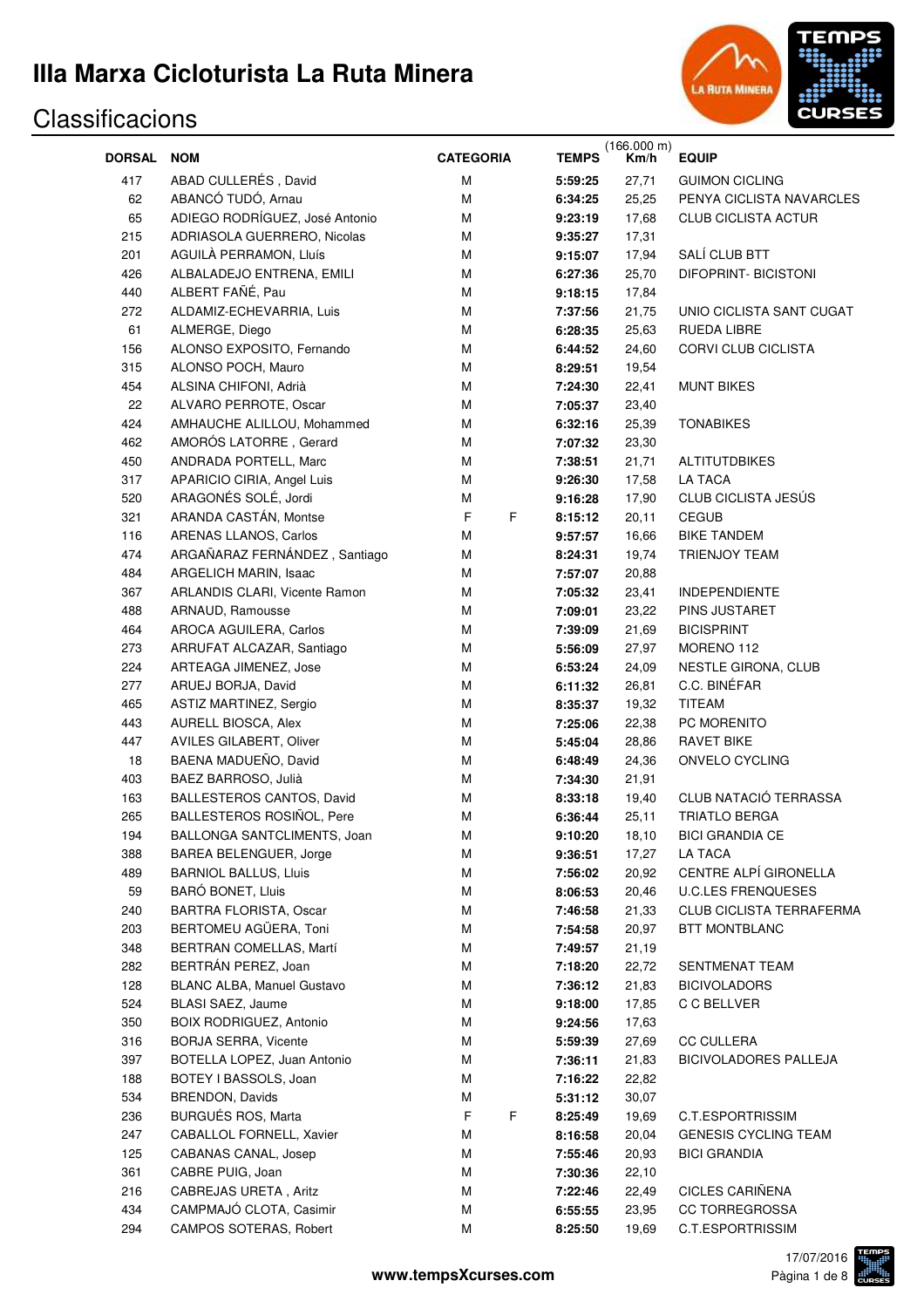

|               |                                  |                  |              | (166.000 m) |                                  |
|---------------|----------------------------------|------------------|--------------|-------------|----------------------------------|
| <b>DORSAL</b> | <b>NOM</b>                       | <b>CATEGORIA</b> | <b>TEMPS</b> | Km/h        | <b>EQUIP</b>                     |
| 110           | CAMPRUBÍ CALDERER, David         | м                | 8:16:59      | 20,04       | <b>Altitud Bikes</b>             |
| 449           | CANAL SANTAEULALIA, Guillem      | М                | 9:03:17      | 18,33       | <b>Bicixtrem</b>                 |
| 258           | CANALES, Oscar                   | М                | 6:27:52      | 25,68       | <b>CC.SPRINTBIKE</b>             |
| 466           | CAÑELLAS GARRIGASAIT, Bernat     | М                | 5:31:43      | 30,03       | PALLARES FACTORY-IXCOR           |
| 366           | CANET BUSQUETS, Daniel           | М                | 7:01:35      | 23,63       | BICICARRIL.COM                   |
| 244           | CANO ADALID, Javier              | М                | 7:59:55      | 20,75       | C.T. ESPROTRISSIM                |
| 142           | CAPDEVILA RODAMILANS, Josep      | М                | 9:01:21      | 18,40       | A. C. INDEPENDENTS               |
| 166           | CAPMANY SANS, Dani               | М                | 8:47:31      | 18,88       | <b>CLUB CICLISTA RUBÍ</b>        |
| 222           | CARA QUERO, Sergi                | М                | 7:29:26      | 22,16       | <b>CLUB TRIATLÓ PARETS</b>       |
| 134           | CARMONA MURIEL, Javi             | М                | 8:11:55      | 20,25       | <b>CICLES SERRANO</b>            |
| 69            | CARRERAS I MACIÀ, Jordi          | М                | 9:27:12      | 17,56       | <b>ESPORT CICLISTA GIRONELLA</b> |
| 387           | <b>CARRION RUBIO, Manuel</b>     | М                | 7:36:11      | 21,83       | <b>BICIVOLADORS TEAM</b>         |
| 114           | CASAFONT GUITART, Martí          | М                | 6:03:53      | 27,37       | <b>BICI GRANDIA</b>              |
| 221           | CASALS CARRANZA, Jaume           | М                | 6:34:01      | 25,28       | <b>RAVET BIKE</b>                |
| 398           | CASALS GRIERA, Andreu            | М                | 6:54:32      | 24,03       | <b>ARTESBIKE</b>                 |
| 479           | CASANOVAS, David                 | M                | 7:40:25      | 21,63       |                                  |
| 100           | CASAS CAÑELLAS, Carles           | M                | 6:44:59      | 24,59       | TOMÀS BELLÈS                     |
| 33            | CASÉ ROVIRA, Oriol               | M                | 6:03:19      | 27,41       | THE CYCLERY                      |
| 514           | CASELLAS SERRAT, Angel           | M                | 6:15:26      | 26,53       | CLUB CICLISTA AIGUAFREDA         |
| 82            | CASELLAS TOHANE, Xabi            | M                | 9:59:14      | 16,62       |                                  |
| 412           | CASTELLA SAPÉ, Albert            | М                | 7:16:23      | 22,82       |                                  |
| 337           | CATALANA RUIZ, Miguel            | М                | 6:10:49      | 26,86       | INDEPENDENTS TORELLÓ             |
| 198           | CECCHINI ROSELL, Xavier          | М                | 6:56:26      | 23,92       |                                  |
| 195           | CERVERO SANCHEZ, Toni            | М                | 8:42:38      | 19,06       | <b>WANDUS</b>                    |
| 149           | CESPEDES LACA, Martin            | М                | 9:27:58      | 17,54       | <b>INDEPENDIENTE</b>             |
| 530           | CHARRO RODRÍGUEZ, Ismael         | М                | 6:57:05      | 23,88       |                                  |
| 87            | CHINCHILLA GIMENEZ, Jesus        | М                | 9:45:58      | 17,00       | <b>CC POLINYÀ</b>                |
| 81            | CHINCHILLA GIMENEZ, Jose Manuel  | М                | 7:29:08      | 22,18       | <b>TUPEDALA</b>                  |
| 482           | CID AGUILAR, Kirian              | М                | 7:47:28      | 21,31       |                                  |
| 243           | <b>CLARA FERRER, Carlos</b>      | М                | 7:59:55      | 20,75       | C.T.ESPORTRISSIM                 |
| 10            | CLARET PRIM, Jordi               | М                | 9:31:12      | 17,44       | <b>SBR CLUB CICLISTA</b>         |
| 452           | COLILLES CLOP, Ramon             | М                | 6:19:04      | 26,28       | PC MUNDO CARDONA                 |
| 512           | COMPTE ORRIOLS, Marcel           | М                | 6:09:14      | 26,97       | <b>FANATIK BIKE VIC</b>          |
| 266           | CORRAL HERNANDEZ, Jaume          | М                | 6:47:47      | 24,42       | <b>MOVENTIS ILERBIKES</b>        |
| 327           | CORTÉS RODRÍGUEZ, Manuel         | М                | 7:37:56      | 21,75       | UNIO CICLISTA SANT CUGAT         |
| 52            | COSTA GARCIA, Josep M.           | М                | 7:54:15      | 21,00       | 65 MANRESA                       |
| 427           | COSTA AGUSTINA, Felix            | Μ                | 7:45:16      | 21,41       | AVIA COP DE PEDAL                |
| 183           | COSTA PUJOL, Lluis               | М                | 6:15:08      | 26,55       | <b>BADAGGIO</b>                  |
| 181           | COTS SOTOCA, Sergi               | М                | 8:08:51      | 20,37       | <b>FOURFACTORSSPORTWEAR</b>      |
| 351           | <b>CROSAS CANADELL, Albert</b>   | М                | 6:09:13      | 26,98       | <b>CLUB CICLISTA AIGUAFREDA</b>  |
| 246           | <b>CUARESMA ALVAREZ, Albert</b>  | М                | 7:49:20      | 21,22       | <b>TRIATLO JOVENT79</b>          |
| 470           | CUDMANI, Pablo                   | М                | 6:27:41      | 25,69       | <b>PROAM</b>                     |
| 385           | CULEBRAS SERRA, Fèlix            | М                | 7:24:24      | 22,41       | <b>BONAVISTA</b>                 |
| 406           | <b>CULELL MILLAT, MARC</b>       | М                | 5:45:10      | 28,86       | cicloteam grandia                |
| 487           | <b>CUNILL SELLAS, Marc</b>       | М                | 6:41:46      | 24,79       | Bikeguardiola                    |
| 508           | DALMAU VELEZ, Lluis              | М                | 8:21:50      | 19,85       | <b>BICIPARK REUS</b>             |
| 8             | DAMIAN, Christof                 | М                | 8:54:54      | 18,62       |                                  |
| 431           | DATSIRA VILA, Albert             | М                | 6:09:13      | 26,98       | <b>BICICLETES VILA ORS</b>       |
| 411           | DAVID RAMIA, Daniel              | М                | 6:28:44      | 25,62       | <b>BIKE TOLRA</b>                |
| 250           | DE JONG BORONAT, Oeds            | М                |              | 16,63       | CC PINS BTT                      |
|               |                                  |                  | 9:58:58      |             |                                  |
| 64            | DE LA CUEVA VENTURA, David       | М                | 6:45:03      | 24,59       | <b>DRACS BIKERS</b>              |
| 103           | DE LA SANTA GUITART, Jose Luis   | М                | 6:29:15      | 25,59       | TGCB                             |
| 67            | DE LA TORRE CARREÑO, Juan Carlos | М                | 6:14:51      | 26,57       | ATTITUDEBIKE                     |
| 395           | DEFAUS VILA, Francesc            | М                | 6:15:04      | 26,56       | AC. PARETS RAVET BIKE            |
| 331           | DEL AGUILA BRAVO, Raquel         | F<br>F           | 7:15:26      | 22,87       | SANT ANDREU                      |
| 131           | DEL BARCO, Carles                | М                | 6:52:05      | 24,17       | <b>FASOL BIKES</b>               |
| 344           | DELGADO SEGURA, Sergio           | М                | 7:46:02      | 21,37       | CLUB NATACIÓ BARCELONA           |

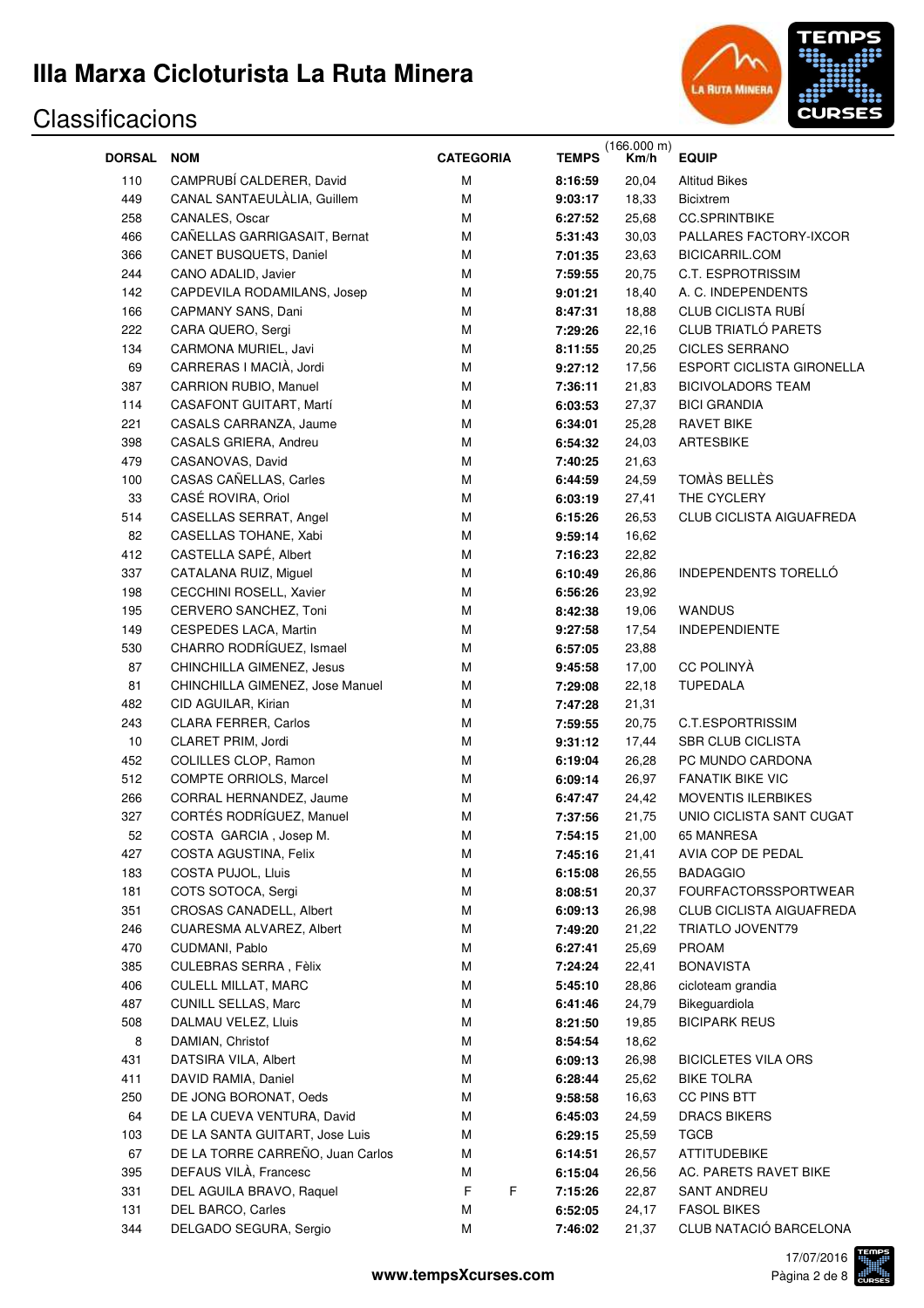

| <b>DORSAL</b>  | <b>NOM</b>                      | <b>CATEGORIA</b> | <b>TEMPS</b> | (166.000 m)<br>Km/h | <b>EQUIP</b>                |
|----------------|---------------------------------|------------------|--------------|---------------------|-----------------------------|
| 386            | DELGADO SIMON, Ricardo          | M                | 7:33:51      | 21,95               | C.C.P.PROBENCALENC          |
| 516            | DIAZ DE LA SERNA BUENO, Antonio | M                | 7:08:37      | 23,24               |                             |
| 416            | DOMÈNECH ROCA, Francesc         | M                | 7:33:06      | 21,98               | X28 CALDES DE MONTBUI       |
| 50             | DOMINGUEZ OBERST, Ruben         | M                | 8:17:18      | 20,03               | <b>BCN DRAGONS</b>          |
| 150            | DONES CORTES, Josep Ramon       | M                | 8:44:13      | 19,00               | <b>TORREGROSSA</b>          |
| 509            | DUARRI GUILÀ, Adrià             | M                | 5:53:38      | 28,16               | <b>EMBOSCATS</b>            |
| 95             | DUARTE LÓPEZ, José Gonzalo      | M                | 8:31:02      | 19,49               | P.C. QUINTENA               |
| 318            | ELVIRA ORTEGA, Jose Antonio     | M                | 10:13:41     | 16,23               | LATACA                      |
| 175            | <b>ENCINAS BERNAL, Carlos</b>   | M                | 7:30:36      | 22,10               | TOMAS DOMINGO               |
| 144            | ENDRINO PASCUAL, Francisco      | M                | 8:18:02      | 20,00               |                             |
| 374            | ENRI, Guillem                   | M                | 6:42:23      | 24,75               | JAUME I                     |
| 92             | ESCALÉ QUINTAIROS, Mònica       | F<br>F           | 9:25:40      | 17,61               | Club c.c. Sprintbike        |
| 111            | ESCANEZ DIAZ, Èric              | M                | 6:08:53      | 27,00               | <b>Altitud Bikes</b>        |
| 501            | ESCUDER OSUNA, Eric             | M                | 5:46:11      | 28,77               |                             |
| 138            | ESCUDERO FERNANDEZ, Jose        | M                | 8:34:59      | 19,34               |                             |
| 418            | ESPEJO SEGURA, Manuel           | M                | 6:24:17      | 25,92               | ONVELO CYCLING              |
| 362            | ESPINOSA HERNANDEZ, Andres      | M                | 6:38:16      | 25,01               | <b>CC RATPENAT</b>          |
| $\overline{4}$ | ESTRUCH GOICOECHEA, Mikel       | M                | 8:14:34      | 20,14               | <b>BCN DRAGONS</b>          |
| 54             | FABREGA MARTINEZ, Cayetano      | M                | 8:24:42      | 19,73               | <b>RRBIKERS</b>             |
| 37             | FERNANDEZ CORELLA, Manuel       | M                | 7:36:08      | 21,84               | <b>GONVAUTO TEAM ROAD</b>   |
| 324            | FERNANDEZ FERREIRO, Diego       | M                | 6:19:36      | 26,24               | <b>CORVI EQUIPACIONES</b>   |
| 285            | FERNANDEZ GUZMAN, Raul          | M                | 8:43:49      | 19,01               |                             |
| 104            | FERNANDEZ MORA, Pedro           | M                | 7:20:59      | 22,59               |                             |
| 382            | FERNANDEZ OLLE, Victor          | M                | 6:45:12      | 24,58               | <b>SPEED REPUBLIK</b>       |
| 271            | FERNANDEZ SALGADO, David        | M                | 6:44:47      | 24,61               | 1212 GUIMON CYCLING         |
| 444            | FERNANDEZ VITUTIA, Ismael       | M                | 7:19:42      | 22,65               |                             |
| 518            | FERRER BECERRA, BLAS            | M                | 8:00:17      | 20,74               | <b>TRUJILLO</b>             |
| 519            | FERRER BECERRA, JUAN IGNACIO    | M                | 8:00:16      | 20,74               | <b>TRUJILLO</b>             |
| 376            | FERRER LLORET, Francesc         | M                | 7:16:52      | 22,80               | C.C.ROSES                   |
| 171            | FOGUET MASDEU, Jordi            | м                | 7:54:58      | 20,97               | CASAL MONTBLANQUÍ           |
| 455            | FOLLECO FLORES, Cipri           | M                | 6:56:17      | 23,93               | E.C.ODENA                   |
| 419            | FONT CERVERÓ, Joan Carles       | M                | 7:40:33      | 21,63               | C.C. CULLERA                |
| 414            | FONT ISART, Xavier              | м                | 8:31:03      | 19,49               | PAIS DEL CAVA               |
| 363            | FONT PALACIN, Carlos            | м                | 9:58:24      | 16,64               |                             |
| 328            | FUENTE ABRAIRA, Raul            | М                | 7:05:51      | 23,39               |                             |
| 302            | GALERA RUIZ, Daniel             | ${\sf M}$        | 8:51:00      | 18,76               | CAMINS.CAT                  |
| 283            | <b>GALICIA FERRER, Albert</b>   | M                | 7:42:07      | 21,55               | <b>MUNTBIKES</b>            |
| 369            | GALLEGO BLASCO, David           | M                | 7:55:41      | 20,94               | U.C.MASQUEFA                |
| 521            | GALLEGO LOPEZ, DAVID            | M                | 6:45:13      | 24,58               | Badaggio                    |
| 259            | GARCIA COMALLONGA, Josep        | M                | 6:14:14      | 26,61               |                             |
| 433            | GARCIA DIEZ, Mireia             | $\mathsf F$<br>F | 7:08:40      | 23,23               | TOCADA DE L'ALA AEP         |
| 184            | GARCÍA HIDALGO, Freddy          | M                | 5:35:55      | 29,65               | AMICS CICLISTES ANOIA       |
| 164            | GARCIA ROSALES, Antnio          | M                | 6:23:51      | 25,95               | CC SANT ANDREU BARCA        |
|                | GARCÍA SÁNCHEZ, Xavier          | M                |              |                     |                             |
| 297            |                                 |                  | 5:31:25      | 30,05               | Centelles<br>ONVELÓ CYCLING |
| 57             | GARCIA SORIANO, Salvador        | M                | 8:20:45      | 19,89               | <b>BICICLETES ESTEVE</b>    |
| 435            | GARCIA TEJERO, Adolfo           | M<br>M           | 6:00:51      | 27,60               |                             |
| 354            | GARRIGA GONZÁLEZ, Xavi          |                  | 7:33:02      | 21,99               | CLUB CICLISTA GRÀCIA        |
| 498            | GARRIGA RAMIREZ, Jordi          | M                | 7:33:21      | 21,97               |                             |
| 413            | GARROTE BORRULL, German         | M                | 7:29:13      | 22,17               | TRI+9 EL MASNOU             |
| 83             | GASCO FUENTES, José Luis        | M                | 7:03:05      | 23,54               | ÓDENA ESPORT CICLISTA       |
| 24             | GAVILÁN LUQUE, Alberto          | M                | 7:02:33      | 23,57               | <b>EXCLUSIVE TEAM</b>       |
| 481            | GENESCÀ SITJES, Josep M.        | M                | 7:17:43      | 22,75               | C.E. BICI GRANDIA           |
| 381            | GIMÉNEZ DELGADO, Daniel         | M                | 6:48:20      | 24,39               | SANT ANDREU DE LA BARCA     |
| 115            | GIMENEZ HERRERO, Manel          | M                | 7:43:28      | 21,49               | C.C.BELLAVISTA              |
| 340            | GIMENO SALAS, Christian         | M                | 7:33:03      | 21,98               | <b>CLUB CICLISTA GRACIA</b> |
| 404            | GIRAVENT MARIN, Miquel Angel    | M                | 6:28:47      | 25,62               | C.C. GRÀCIA                 |
| 326            | GIRONES FARRERAS, Josep         | M                | 5:56:46      | 27,92               | G.E.ESTEVE                  |

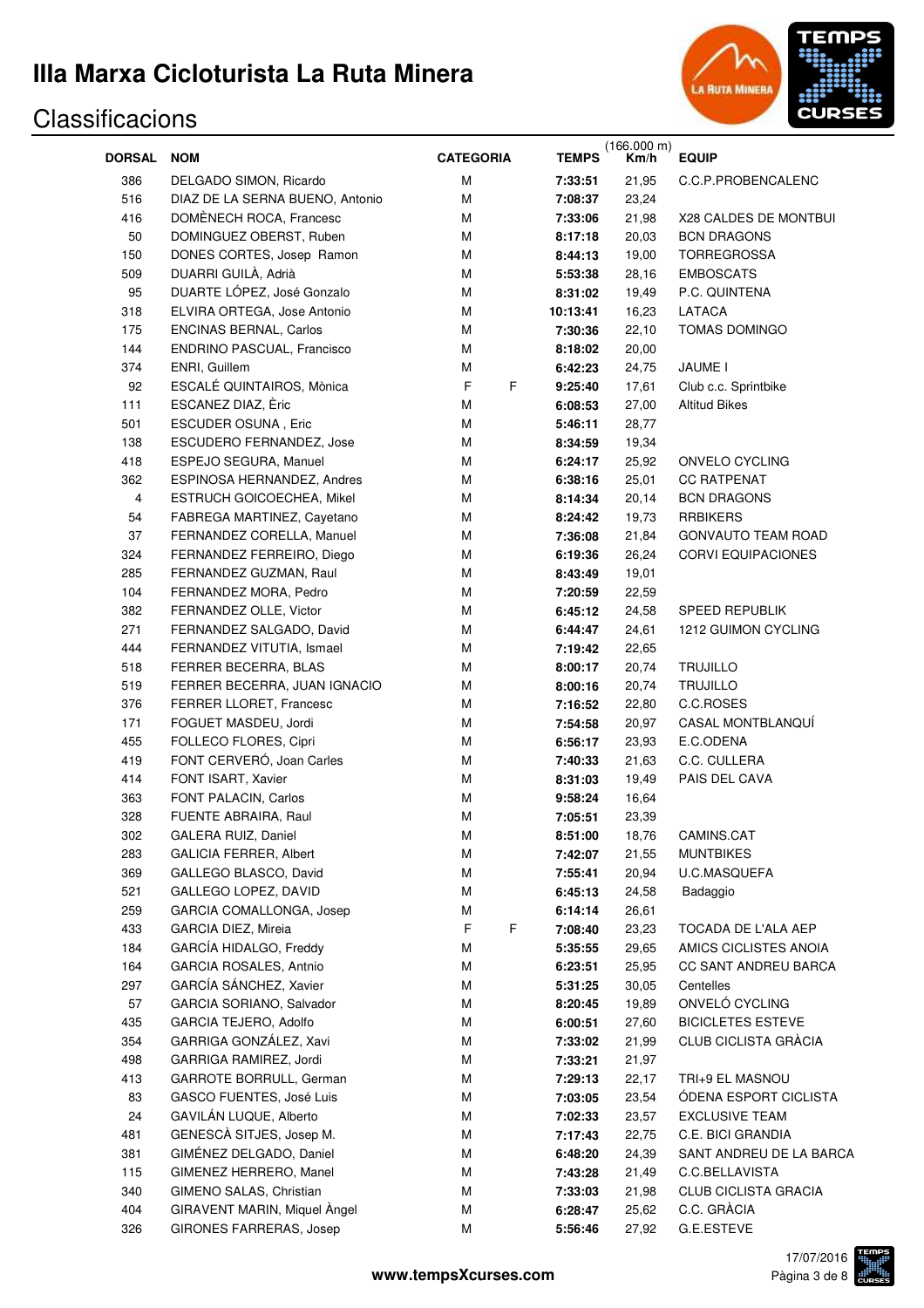

|               |                                     |                  |    |              | (166.000 m)<br>Km/h |                                |
|---------------|-------------------------------------|------------------|----|--------------|---------------------|--------------------------------|
| <b>DORSAL</b> | <b>NOM</b>                          | <b>CATEGORIA</b> |    | <b>TEMPS</b> |                     | <b>EQUIP</b>                   |
| 373           | GÓMEZ CAZORLA, David                | М                |    | 5:31:22      | 30,06               |                                |
| 405           | GÓMEZ GARCÍA, Óscar                 | М                |    | 7:35:18      | 21,88               |                                |
| 517           | GONZALEZ GARCIA, Raquel             | F                | F  | 9:30:53      | 17,45               | <b>TODO VERTICAL</b>           |
| 14            | GONZALEZ MONTANER, Dani             | М                |    | 6:44:57      | 24,60               | <b>CEMBIKE</b>                 |
| 473           | GONZALEZ SARMIENTO, Albeto          | М                |    | 7:30:17      | 22,12               |                                |
| 262           | GORCHS AGUILAR, Ricard              | М                |    | 6:01:57      | 27,52               | <b>TONA BIKES</b>              |
| 146           | <b>GRACIA HERNANDEZ, Jesus</b>      | М                |    | 9:27:59      | 17,54               | <b>BCN TRIATHLON TOTAL3</b>    |
| 165           | GRAELL SANTACANA, Eduard            | M                |    | 7:41:01      | 21,60               | AMICS CICLISTES ANOIA          |
| 289           | <b>GRANDIA GRAUS, LLUIS</b>         | M                |    | 6:24:32      | 25,90               | <b>CICLOTEAM GRANDIA</b>       |
| 93            | GRANEL CARRETO, Xavier              | M                |    | 9:55:45      | 16,72               | PENYA CICLISTA BONS AMICS      |
| 27            | GRAU MARSAL, Roger                  | M                |    | 5:31:14      | 30,07               | CLUB CICLISTA AIGUAFREDA       |
| 358           | GRIERA PINEDA, Joan                 | M                |    | 8:28:45      | 19,58               | <b>CLUB CICLISTA VIC</b>       |
| 341           | GRIMAU ESTEVE, Josep M <sup>a</sup> | M                |    | 6:32:35      | 25,37               | <b>CICLES CATALUNYA</b>        |
| 359           | GUERRERO JIMENEZ, Ismael            | M                |    | 8:08:50      | 20,38               |                                |
| 329           | GUIRADO PALOMARES, Tomas            | M                |    | 7:03:18      | 23,53               | <b>INDEPENDIENTE</b>           |
| 295           | <b>GUITERAS PETITBO, Quico</b>      | M                |    | 6:40:33      | 24,87               | CIM MOIÀ                       |
| 461           | GUY, Tessarotto                     | M                |    | 8:05:41      | 20,51               | CPRS-PINS-JUSTARET             |
| 415           | HEREDIA ESPAÑA, Sergio              | M                |    | 7:33:06      | 21,98               | X28                            |
| 45            | HERNÁNDEZ ARTEAGA, Miguel Angel     | M                |    | 8:17:19      | 20,03               | TALLER DE BICIS MOI            |
| 49            | HERNÁNDEZ ARTEAGA, Moisés David     | M                |    | 7:14:15      | 22,94               | TALLER DE BICIS MOI            |
| 303           | HERNÁNDEZ SALLÉS, Pol               | M                |    | 8:50:59      | 18,76               | CAMINS.CAT                     |
| 38            | HIDALGO SANAHUJA, Diosdado          | M                |    | 7:05:13      | 23,42               | <b>CCC BIKE TOLRA</b>          |
| 402           | HINOJOSA GARCIA, Francisco          | M                |    | 8:17:24      | 20,02               | NAVARCLES, PENYA CICLISTA      |
| 254           | HORSBURGH, John                     | M                |    | 7:05:08      | 23,43               | PELOTON SPORTS                 |
| 109           | HOSTA PARRAMON, Miquel              | M                |    | 8:15:17      | 20,11               | C.C.CALMA                      |
| 73            | HOYOS ARCE, Jose                    | M                |    | 7:26:55      | 22,29               | ACE BOMBERS BARCELONA          |
| 253           | IBAÑEZ IBAÑEZ, Josep                | M                |    | 7:25:45      | 22,34               |                                |
| 147           | IGLESIAS CASANOVA, Albert           | M                |    | 6:48:44      | 24,37               | PEDALS BIKE CELRA              |
| 380           | IRISARRI DIAZ, Julio                | М                |    | 8:38:54      | 19,19               |                                |
| 353           | ISAN BERGA, Marina                  | F                | F. | 7:41:00      | 21,61               | CLUB CICLISTA GRÀCIA           |
| 197           | IZAGUIRRE LANGARA, Pablo            | M                |    | 6:49:45      | 24,31               | LEIZAUR.Z.E.                   |
| 421           | IZARD ALBERICH, Oriol               | М                |    | 6:43:29      | 24,69               |                                |
| 279           | JARA LOPEZ, Juan                    | М                |    | 7:48:32      | 21,26               | M.M                            |
| 467           | JIMENEZ GALINDO, Jesus              | М                |    | 6:32:31      | 25,37               | <b>ESQUENAPELATS LAS DUNAS</b> |
| 338           | JIMENEZ RUIZ, Juan Jose             | М                |    | 8:11:20      | 20,27               | BIKE HOUSE-TOMAS DOMINGO       |
| 5             | JODAR GUEVARA, Daniel               | М                |    | 9:44:49      | 17,03               | TROTEROS CERVELLO              |
| 347           | JORDÀ AMOR, Ricard                  | М                |    | 7:15:13      | 22,89               | <b>T-BIKES</b>                 |
| 292           | LA TORRE ALMIRANTE, Manuel          | M                |    | 8:15:14      | 20,11               | ECO                            |
| 79            | LACHHEB CANALS, ALI                 | M                |    | 5:31:12      | 30,07               | <b>ADDIC BIKES</b>             |
| 40            | LAYOLA GARCIA, Josep Lluís          | M                |    | 9:25:41      | 17,61               | <b>C.C.SPRINTBIKE</b>          |
| 506           | LEBRON ESTRELLA, Dani               | M                |    | 6:34:25      | 25,25               | <b>DIFOPRINT- BICISTONI</b>    |
| 339           | LECHA GUIXÈ, Josep                  | M                |    | 7:25:58      | 22,33               |                                |
| 360           | LEIVA RODRÍGUEZ, Javier             | M                |    | 8:18:32      | 19,98               |                                |
| 334           | LINO MIQUEL, Marc                   | M                |    | 7:37:53      | 21,75               |                                |
| 304           | LLACUNA SORRIBAS, SERGI             | M                |    | 8:18:26      | 19,98               | <b>GENESIS CYCLING TEAM</b>    |
| 211           | LLAGOSTERA MAURI, Sergi             | M                |    | 8:28:49      | 19,57               | <b>TONA BIKES</b>              |
| 249           | LLENA VILA, Jordi                   | M                |    | 7:00:35      | 23,68               | <b>CC CARDEDEU</b>             |
| 281           | LLORENS NUÑEZ, Dani                 | M                |    | 7:18:20      | 22,72               | <b>BESTIAR LLIURE</b>          |
| 442           | LOMBERA RIVERA, Luis                | M                |    | 8:46:11      | 18,93               | LATACA                         |
| 401           | LONGHI, Diogo                       | M                |    | 6:29:05      | 25,60               | PRAT BIKE                      |
| 313           | LÓPEZ BLANCO, Romà                  | M                |    | 8:53:16      | 18,68               | <b>BASIC'S TEAM</b>            |
| 333           | LÓPEZ COLÁS, Miguel                 | M                |    | 8:17:18      | 20,03               |                                |
| 192           | LÓPEZ DIAZ, Miguel Angel            | M                |    | 7:24:56      | 22,39               | <b>MUNTBIKES</b>               |
| 268           | LOPEZ FERNANDEZ, José Antonio       | M                |    | 9:29:53      | 17,48               | W3TRI                          |
| 17            | LOPEZ JIMENEZ, Sergi                | M                |    | 6:38:56      | 24,97               | <b>ROCABIKES</b>               |
| 178           | LUQUE LUQUE, Joan                   | M                |    | 7:05:59      | 23,38               | CYCLESPORTTEAM CASTELLAR       |
| 314           | MAGDALENA PIZARRO, Fran             | М                |    | 6:10:33      | 26,88               | <b>CAMINS AL GRAU</b>          |

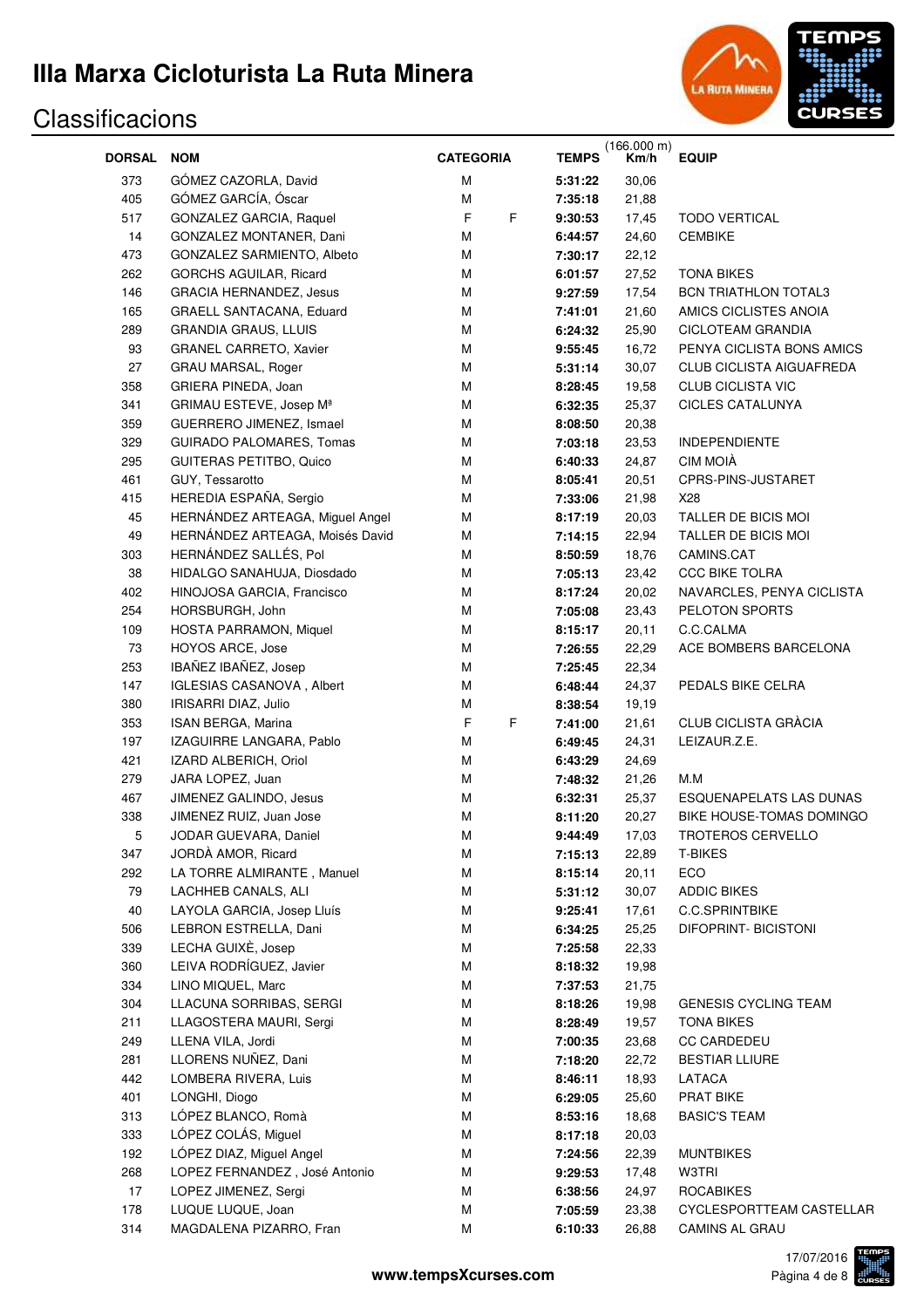

| <b>DORSAL</b> | <b>NOM</b>                       | <b>CATEGORIA</b> | <b>TEMPS</b> | $(166.000 m)$<br>Km/h | <b>EQUIP</b>                     |
|---------------|----------------------------------|------------------|--------------|-----------------------|----------------------------------|
| 472           | MANRUBIA FREIXA, Sergi           | M                | 7:08:39      | 23,24                 | <b>ESPORT CICLISTA GIRONELLA</b> |
| 483           | MARIN GUARDIA, Pablo             | M                | 6:41:46      | 24,79                 | RACING SHOX                      |
| 485           | MARIN PARDO, Oscar               | M                |              | 19,84                 | FULL EQUIP SPORTS                |
| 503           | MARÍN PARDO, Pedro Manuel        | M                | 8:22:06      | 19,84                 | ROCAFORT DE QUERALT              |
|               |                                  |                  | 8:22:06      |                       | RIPOLLET RACING BIKERS           |
| 12            | MARINA PERARNAU, Jordi           | М                | 7:02:37      | 23,57                 |                                  |
| 513           | MARTIN, Charlotte                | F<br>F           | 9:45:35      | 17,01                 | <b>FASTTRIATLON</b>              |
| 124           | MARTÍN GARCÍA, José              | M                | 7:55:26      | 20,95                 | U.C.MASQUEFA                     |
| 309           | MARTIN GAYÁ, David               | M                | 7:09:34      | 23,19                 |                                  |
| 407           | MARTIN PALLARES, Javier          | M                | 7:41:02      | 21,60                 |                                  |
| 200           | MARTIN, James                    | M                | 7:13:02      | 23,00                 | 8-BALL RACING                    |
| 94            | MARTIN, Xavier                   | M                | 6:40:58      | 24,84                 | CASTELLAR BIKE-TOLRA             |
| 46            | MARTINEZ RODRIGUEZ, Juan Antonio | M                | 6:37:54      | 25,03                 | <b>DRACS</b>                     |
| 217           | MARTINEZ BARROSO, Jose           | M                | 7:08:33      | 23,24                 | ESPORT CICLISTA CALDERI          |
| 343           | MARTÍNEZ FARRÉ, Toni             | M                | 6:32:35      | 25,37                 | <b>CICLES CATALUNYA</b>          |
| 365           | MARTÍNEZ FUENTES, Daniel         | М                | 6:42:10      | 24,77                 |                                  |
| 429           | MARTINEZ GALERA, Daniel          | M                | 6:24:53      | 25,88                 | CICLOTEAM GRANDIA                |
| 323           | MARTÍNEZ GARCÍA, Cayetano        | M                | 7:13:34      | 22,97                 | <b>CLUB CICLISTA HORTA</b>       |
| 41            | MARTINEZ HERNANDEZ, Agustin      | M                | 9:45:26      | 17,01                 | <b>ATTITUDE BIKE</b>             |
| 231           | MARTÍNEZ LAMBEA, Mireia          | F<br>F           | 9:59:10      | 16,62                 | SANTFELIUENC                     |
| 101           | MARTINEZ MARTINEZ, Maribel       | F<br>F           | 9:28:12      | 17,53                 | <b>BICIPARK REUS</b>             |
| 390           | MARTINEZ MOLINA, Adam            | М                | 6:32:35      | 25,37                 | <b>CICLES CATALUNYA</b>          |
| 392           | MARTÍNEZ RAVETLLAT, Lluís        | М                | 6:34:07      | 25,27                 |                                  |
| 56            | MARTINEZ RODRIGUEZ, Raul         | M                | 6:19:20      | 26,26                 | <b>RR BIKERS</b>                 |
| 205           | MARTORELL, Francisco             | M                | 8:31:30      | 19,47                 | <b>TRICBM</b>                    |
| 75            | MASSABÉ CASABONA, Raül           | M                | 8:45:43      | 18,95                 | Independent                      |
| 155           | MEDINA TORREGO, Josep Lluis      | M                | 7:46:57      | 21,33                 |                                  |
| 71            | MÉNDEZ CUADRADO, Esteban         | M                | 6:08:59      | 26,99                 | <b>ADDICT BIKES</b>              |
| 476           | MÉNDEZ MARTÍNEZ, Hugo            | M                | 7:30:17      | 22,12                 | MARLINS TRIATLÓN MADRID          |
| 379           | MILL GARCIA, Llibert             | M                | 6:32:35      | 25,37                 | <b>CICLES CATALUNYA</b>          |
| 301           | MIQUEL SABATÉS, Jordi            | M                | 7:01:14      | 23,64                 | <b>INDEPENDENT</b>               |
| 522           | MIRALPEIX GONZALEZ, Xavier       | M                | 7:56:34      | 20,90                 |                                  |
| 28            | MIRÓ MINAYA, Jose Manuel         | M                | 8:32:00      | 19,45                 | C.C.GELIDA                       |
| 495           | MOLINA SAEZ, Juan Carlos         | M                | 7:45:34      | 21,39                 |                                  |
| 504           | MONTERO PINTU, Beni              | M                | 6:10:41      | 26,87                 | <b>BIKE GIRONA</b>               |
| 121           | MONTMANY MALAGELADA, Quim        | M                | 7:42:06      | 21,55                 | <b>CLUB CICLISTA MUNTBIKES</b>   |
| 322           | MONTORO ORTA, Alicia             | F<br>F           | 8:15:12      | 20,11                 | ACE BOMBERS                      |
| 257           | MORENO CADENAS, JOSE             | M                | 9:51:18      | 16,84                 |                                  |
| 284           | MORENO CADENAS, Manuel           | M                | 8:31:02      | 19,49                 | PC BONAVISTA                     |
| 117           | MORENO GARCIA, Adrià             | M                | 6:47:42      | 24,43                 | AC LILLET                        |
| 471           | MORENO PEINADO, Miguel           | M                | 8:15:12      | 20,11                 | <b>BIKE BERGUEDA</b>             |
| 299           | MORENO RAMÍREZ, Juan Carlos      | M                | 7:37:45      | 21,76                 | Bike Berguedà                    |
| 43            | MORERA MORÉ, Josep Maria         | M                | 7:10:31      | 23,13                 | <b>CC MONTBLANC</b>              |
| 21            | MOTOS CABRERA, Jaume             | M                | 6:51:15      | 24,22                 | <b>CC TRUJILLO</b>               |
| 78            | MOYA ACEITUNO, Gabriel           | М                | 7:22:44      | 22,50                 | <b>MUNTBIKES</b>                 |
| 528           | MOYANO ALMEDINA, Manel           | M                | 7:39:04      | 21,70                 | <b>VEC CYCLING &amp; RUN</b>     |
| 6             | MÜLLER BOSOM, Ulrich             | M                | 9:59:11      | 16,62                 | SANTFELIUENC                     |
| 77            | MUÑOZ ROMERO, Vicente            | М                | 7:26:47      | 22,29                 | VEC. VILATORRADA                 |
| 275           | MUR LALUEZA, Anselmo             | М                | 9:06:02      | 18,24                 | CLUB CICLISTA OSCENSE            |
| 47            | NAVARRO ABAD, Sergi              | М                | 8:28:04      | 19,60                 | BIKE BREAKS CLUB CICLISTA        |
| 80            | NAVARRO SANCHO, Javier           | М                | 7:10:22      | 23,14                 | <b>C.C.MEDINA COMPETICION</b>    |
| 238           | NEVADO IGLESIAS, Ángel           | M                | 5:31:11      | 30,07                 | Cycling No Limit                 |
| 372           | NIETO ROMÁN, Iván                | M                | 8:13:17      | 20,19                 | <b>MONBIKE</b>                   |
| 293           | NOVELLA HERNANDEZ, Miquel        | M                | 5:46:22      | 28,76                 | <b>HERBALIFE</b>                 |
| 437           | OBIOLS SANCHEZ, Joan             | M                | 7:19:43      | 22,65                 | BTT DEL SOLSONÉS                 |
| 511           | OLCINA PUIGDEVALL, Albert        | M                | 7:08:25      | 23,25                 | TRIATLÓ GI COSTA BRAVA           |
| 141           | OLIVA SALLES, Joan               | M                | 7:16:51      | 22,80                 | ESPORT CICLISTA MANRESA          |
| 280           | OLIVARES ARANCIBIA, Christian    | M                | 7:32:12      | 22,03                 | CAR-KIA-PC MORENITO              |

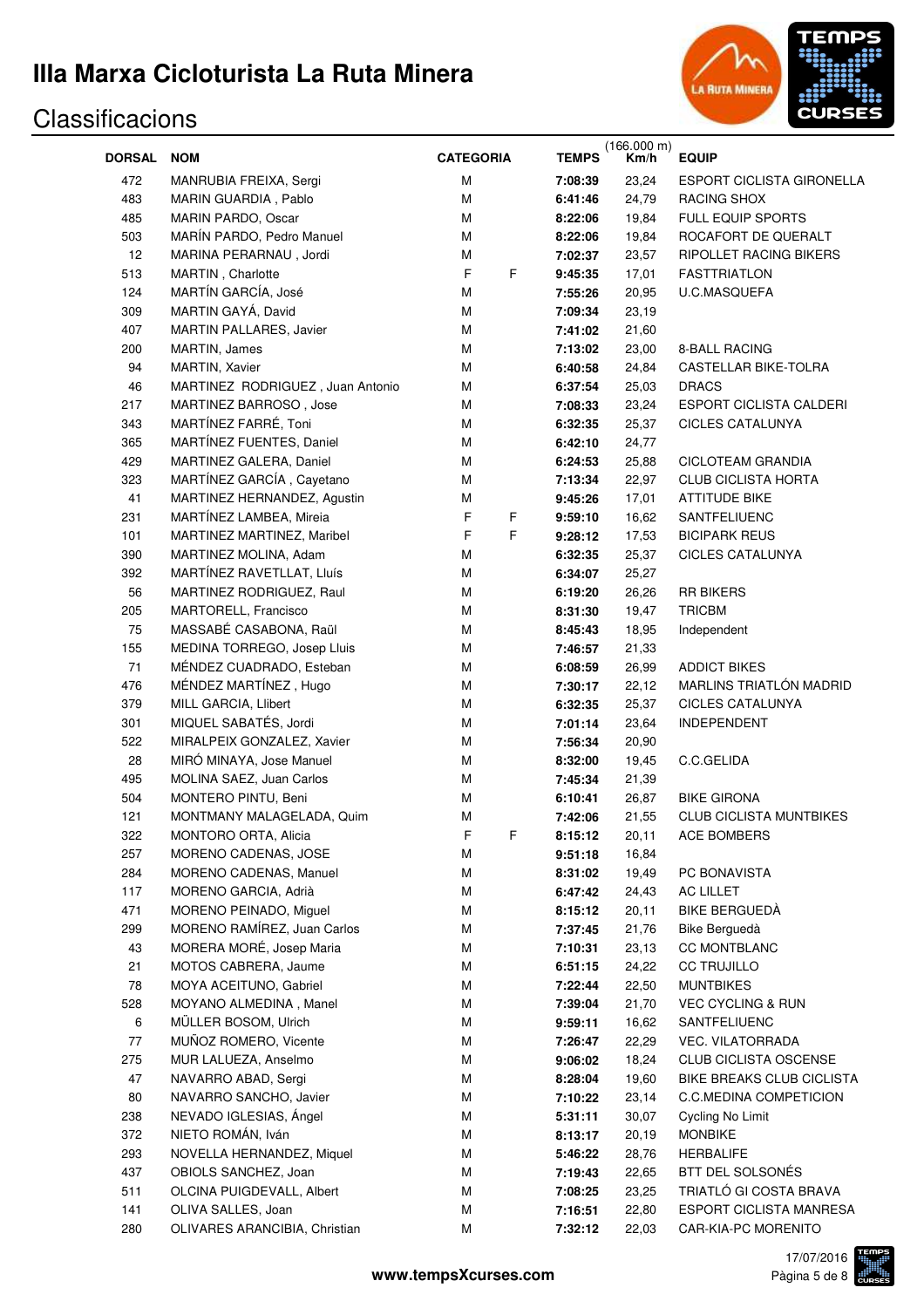

| DORSAL NOM |                                | <b>CATEGORIA</b> | <b>TEMPS</b> | (166.000 m)<br>Km/h | <b>EQUIP</b>                        |
|------------|--------------------------------|------------------|--------------|---------------------|-------------------------------------|
|            |                                |                  |              |                     |                                     |
| 346        | ORTEGA CARBALLO, Miguel        | М                | 6:27:30      | 25,70               | <b>MORTIROLOS</b>                   |
| 384        | PADROSA DANÉS, Guillem         | M                | 7:40:58      | 21,61               | <b>CCCP JUNEDA</b>                  |
| 493        | PAJAROLS MORERA, Albert        | M                | 6:32:16      | 25,39               | <b>TONA BIKES</b>                   |
| 296        | PALANCA JAILE, Enric           | M                | 8:46:12      | 18,93               | LATACA                              |
| 207        | PALAU PIÑOL, Jordi             | M                | 6:16:00      | 26,49               | AE BLANCAFORT                       |
| 269        | PARALS GRAU, Enric             | M                | 6:00:51      | 27,60               | TOCAT DE L'ALA                      |
| 478        | PARES BAÑEZ, Josep             | M                | 7:50:57      | 21,15               |                                     |
| 371        | PASCUAL ARNAU, Francesc        | M                | 6:52:05      | 24,17               |                                     |
| 235        | PASTOR GARCIA, Cristina        | F<br>F           | 8:02:44      | 20,63               | <b>C.T ESPORTRISSIM</b>             |
| 394        | PAZ MARTÍNEZ, Jorge            | M                | 7:29:21      | 22,17               |                                     |
| 86         | PEÑA PEREZ, Francisco Jose     | M                | 8:53:57      | 18,65               | CLUB CICLISTA GELIDA                |
| 477        | PEÑARANDA NAVARRO, Marc        | M                | 7:55:26      | 20,95               |                                     |
| 274        | PERARNAU CORTES, Josep         | M                | 9:16:06      | 17,91               | A RITME DE PEDAL                    |
| 263        | PEREZ BARRERA, Pedro           | M                | 6:51:37      | 24,20               | CLUB ATLETIC CASTELLAR              |
| 448        | PEREZ FERNANDEZ, Carles        | M                | 5:59:08      | 27,73               | <b>BIT SOLSONES</b>                 |
| 39         | PEREZ LIMONCHI, Raul           | M                | 6:46:32      | 24,50               |                                     |
| 23         | PEREZ MARTINEZ, Carlos         | M                | 6:36:38      | 25,11               | CEME                                |
| 233        | PEREZ PEREZ, Jose Eduardo      | M                | 7:48:44      | 21,25               | CORRERTRAIL                         |
| 108        | PÉREZ REYES, David             | M                | 7:00:34      | 23,68               | <b>CYCLESPORTEAM</b>                |
| 130        | PEREZ SEGALES, Daniel          | M                | 7:17:44      | 22,75               | AMUNT CLUB CICLISTA                 |
| 356        | PEREZ SEGALES, David           | M                | 7:17:44      | 22,75               | CLUB CICLISTA LA CATALANA           |
| 185        | PEREZ SORIANO, Jonatan         | M                | 8:15:54      | 20,08               | TRIENJOY TEAM                       |
| 393        | PEREZ VALLS, Tony              | М                | 6:56:26      | 23,92               | TEAM GAES GARMIN BY ORBEA           |
| 535        | PETERSEN, Brittany             | F<br>F           | 7:01:49      | 23,61               |                                     |
| 145        | PINOS SUÑE, Sergio             | M                | 8:51:08      | 18,75               |                                     |
| 428        | PLA LORENTE, Alex              | M                | 6:06:49      | 27,15               | C.H. CERDANYOLA TRIATLO             |
| 391        | PLANS BELTRAN, Marc            | M                | 6:10:47      | 26,86               |                                     |
| 225        | PLOU ERENA, Adrian             | M                | 8:17:35      | 20,02               | <b>BIKE TOLRA</b>                   |
| 396        | PONS FARRÉ, Francesc           | M                | 7:40:48      | 21,61               | <b>CCC LA PEDALADA</b>              |
| 445        | PONS SABATER, Ferran           | M                | 9:45:25      | 17,01               | <b>U.C. SINGUERLIN</b>              |
| 251        | PORTABELLA CILVETI, Onditz     | F<br>F           | 9:43:40      | 17,06               | <b>PINS BTT</b>                     |
| 107        | POU SAÑÉ, Teresa               | F<br>F           | 9:20:25      | 17,77               | UNIO CICLISTA DE TARADELL           |
| 98         | POZO VALLE, Francisco          | M                | 7:13:39      | 22,97               | GDC                                 |
| 307        | PRÉSTAMO PEREIRA, Jose Antonio | M                | 5:57:44      | 27,84               | <b>MUNTBIKES</b>                    |
| 209        | PUCHE PARERA, Miquel           | М                | 7:14:10      | 22,94               | PUIG-REIG                           |
| 389        | PUIG HERMS, Jordi              | ${\sf M}$        | 8:36:03      | 19,30               | U.C.VIC                             |
| 492        | PUIG PUJOL, David              | M                | 6:10:41      | 26,87               | BTT SANTA PERPETUA CLUB             |
| 36         | PUIGBERT PUNSET, Lluís         | M                | 6:44:59      | 24,59               | <b>CLUB CICLISTA ROSES</b>          |
| 187        | PUIGVERT SOLER, Joan           | M                | 7:41:57      | 21,56               | MUNTBIKES CC                        |
| 499        | PUIGVERT RUSCALLEDA, Joan      | M                | 7:22:45      | 22,50               | <b>MUNTBIKES</b>                    |
| 420        | PUJOL TORRUELLA, Marc          | M                | 8:36:04      | 19,30               |                                     |
| 85         | PULIDO PERAL, Toni             | M                | 6:48:42      | 24,37               | RCR <sub>19</sub>                   |
| 229        | QUILES PEREZ, Adolfo           | M                | 7:25:05      | 22,38               | <b>REPUBLIK BIKES</b>               |
| 312        | QUINTANA, Mario Manuel         | M                | 6:51:31      | 24,20               |                                     |
| 260        | RABANAL GONZÁLEZ, Diego        | M                | 7:19:43      | 22,65               | <b>DANONE</b>                       |
| 510        | RACERO ORTEGA, Jose Manuel     | M                | 9:06:19      | 18,23               | VILADOMIU VELL RUNERS <sub>ii</sub> |
| 306        | RAMIRO PEREA, Carlos           | M                | 7:48:33      | 21,26               | C NATACIO SABADELL                  |
| 264        | RAMON GARCIA, Ferran           | M                | 7:21:47      | 22,54               | <b>TERRA BIKE TOUR</b>              |
| 193        | RAMOS LOPEZ, Oscar             | M                | 7:25:44      | 22,35               | <b>BIKECAT</b>                      |
| 151        | RAMS FONT, Josep               | M                | 5:46:40      | 28,73               | <b>MUNTBIKES</b>                    |
| 453        | REBOLLO CANELA, Arnau          | М                | 7:24:29      | 22,41               | <b>MUNT BIKES</b>                   |
| 352        | REIG PUENTE, Jaume             | М                | 6:32:44      | 25,36               | <b>FANATIK BIKE VIC</b>             |
| 202        | REIXACH HOMS, Francesc         | М                | 5:46:21      | 28,76               | AIGUAFREDA CLUB CICLITA             |
| 66         | RENDINA, Rachele               | F<br>F           | 9:23:18      | 17,68               | <b>CLUB CICLISTA ACTUR</b>          |
| 459        |                                | M                |              |                     | C.C. SANT ANDREU BARCA              |
|            | RESA FERNANDEZ, Jonatan        |                  | 7:16:08      | 22,84               |                                     |
| 15         | RESECO ACEDO, Francisco Javier | M                | 7:15:11      | 22,89               | TOMASDOMINGO                        |
| 507        | RIBALTA COSTA, Jordi           | М                | 7:04:59      | 23,44               | MUNDO PC                            |

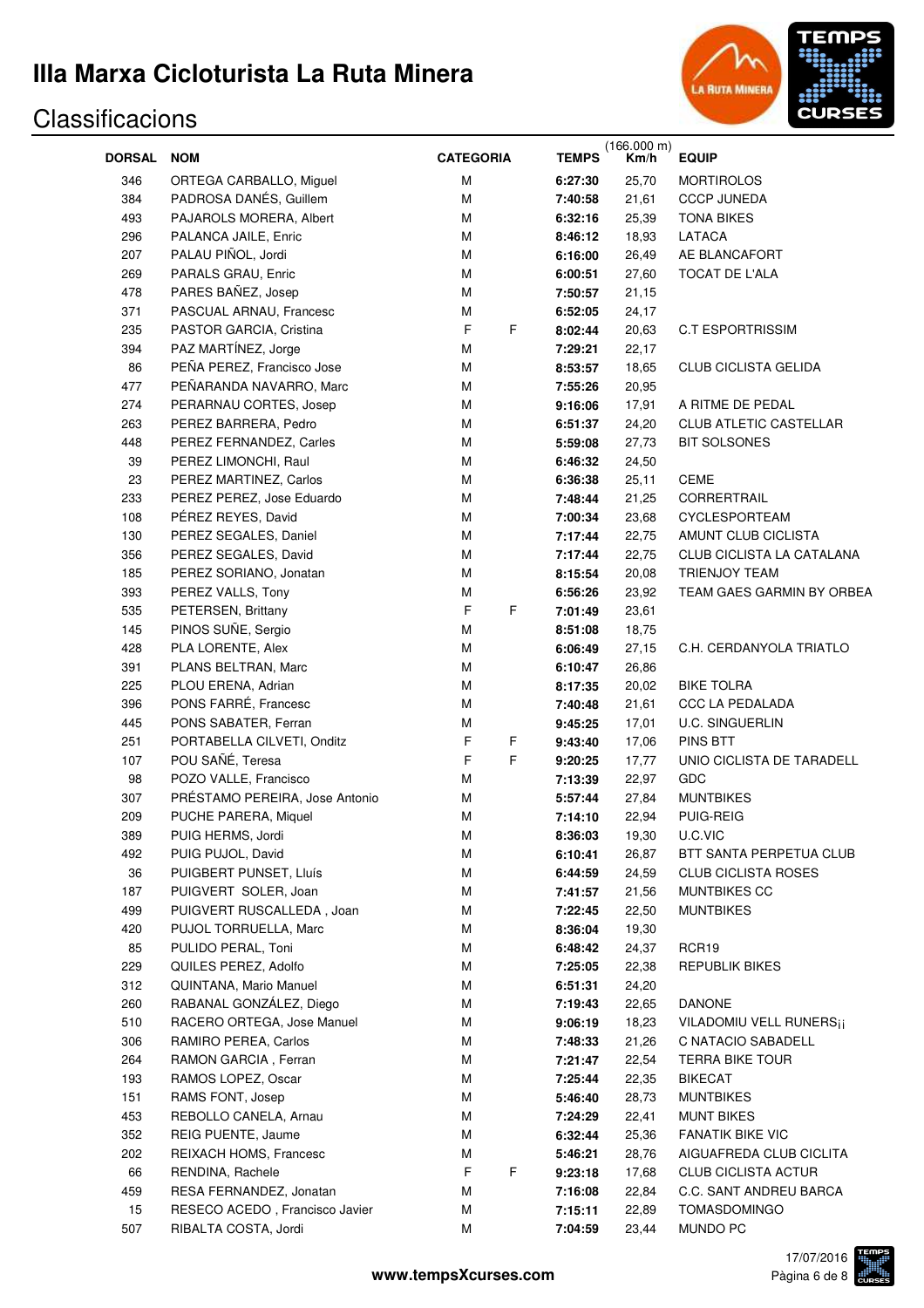

|                         |                               |                  |              | (166.000 m) |                               |
|-------------------------|-------------------------------|------------------|--------------|-------------|-------------------------------|
| <b>DORSAL</b>           | <b>NOM</b>                    | <b>CATEGORIA</b> | <b>TEMPS</b> | Km/h        | <b>EQUIP</b>                  |
| 330                     | RIBO, Jordi                   | М                | 5:46:15      | 28,77       | <b>SC SEDIS</b>               |
| 342                     | RIERA SITGES, Xavi            | М                | 7:37:56      | 21,75       | C.C. Pons Tot-Bici            |
| 90                      | RIGOLA MARTÍNEZ, Erik         | М                | 8:40:32      | 19,13       | <b>C.T. SPARTRIANS</b>        |
| 486                     | RIGUILLO BUTJOSA, Marc        | М                | 7:02:38      | 23,57       | <b>Ripollet Racing Bikers</b> |
| 399                     | RODRIGUEZ ARANDA, Manuel      | М                | 6:10:40      | 26,87       | <b>CCJPONSTOTBICI</b>         |
| 186                     | RODRÍGUEZ HERRERO, Rubén      | М                | 5:54:35      | 28,09       | <b>ADDICT BIKES</b>           |
| 270                     | RODRIGUEZ PONTEVEDRA, Alberto | М                | 9:29:53      | 17,48       | <b>CC BCN-BIKE</b>            |
| 536                     | ROMANELI, Marco               | М                | 9:57:55      | 16,66       |                               |
| 189                     | ROMEO NUÑEZ, David            | М                | 8:12:20      | 20,23       |                               |
| 212                     | ROMERO MADRIGAL, Manel        | М                | 8:03:17      | 20,61       | UNIÓ CICLISTA SANT CUGAT      |
| 127                     | ROSA, Rafa                    | М                | 7:25:10      | 22,37       |                               |
| 99                      | RUIZ MARTINEZ, Toni           | М                | 8:30:33      | 19,51       | GDC                           |
| 446                     | SABATER SANMARTÍ, Marc        | М                | 6:34:00      | 25,28       | <b>GUIMON CYCLING</b>         |
| 218                     | SALGUEIRO MAYO, Xoan Manuel   | М                | 6:48:25      | 24,39       | 2PERSONAJES                   |
| 3                       | SALVADOR ROCA, Marc           | М                | 8:34:46      | 19,35       |                               |
| 97                      | SANCES IBAÑEZ, Ruben          | М                | 9:57:54      | 16,66       |                               |
| 88                      | SANCHEZ CALABRIA, Alberto     | М                | 8:03:26      | 20,60       | <b>TOMAS DOMINGO</b>          |
| 463                     | SANCHEZ CALLDERIN, Carles     | М                | 6:07:58      | 27,07       | KING BARCELONA                |
| 60                      | SANCHEZ FERNANDEZ, Vicente    | М                | 7:36:08      | 21,84       | <b>GONVAUTO</b>               |
| 378                     | SÁNCHEZ GONZÁLEZ, Daniel      | М                | 7:01:35      | 23,63       | <b>BICICLINIC CC</b>          |
| 48                      | SANCHEZ HILARIO, Antonio      | М                | 6:15:15      | 26,54       | <b>CATEDRA BIKES</b>          |
| 179                     | SÁNCHEZ LEÓN, Ezequiel        | М                | 8:08:58      | 20,37       |                               |
| 357                     | SANCHEZ LUCIO, Alfons         | М                | 6:09:23      | 26,96       | <b>STARBIKE</b>               |
| 298                     | SÁNCHEZ VARGAS, Miguel        | М                | 7:25:58      | 22,33       | Bike Berguedà                 |
| 432                     | SANGRÀ LLUCH, Marc            | М                | 7:16:18      | 22,83       | CLUB TRIATLÓ GRANOLLERS       |
| 332                     | SANTERVAS NUÑEZ, Ruben        | М                | 7:16:11      | 22,83       |                               |
| 123                     | SANTIAGO CINTERO, Javier      | М                | 7:55:25      | 20,95       | UNIO CICLISTA MASQUEFA        |
| 491                     | SEGURA PARRA, David           | М                | 7:37:56      | 21,75       | <b>CATEDRA BIKES</b>          |
| 143                     | SENSERRICH TRIVIÑO, Dani      | М                | 6:55:46      | 23,96       | <b>UCSV</b>                   |
| 76                      | SENTÍS PADRÓS, Jordi          | М                | 6:51:52      | 24,18       | ON VELO                       |
| 441                     | SERNA APARICIO, Ruben         | М                | 7:30:39      | 22,10       | TRIATLO JOVENT 79             |
| 220                     | SERRA CROSAS, Pep             | М                | 6:10:45      | 26,86       | PEDAL TER, CLUB CICLISTA      |
| 469                     | SERRA URÓ, Aleix              | М                | 9:03:18      | 18,33       |                               |
| 468                     | SERRA URÓ, Sergi              | М                | 9:03:18      | 18,33       |                               |
| 349                     | SERRANO MONTILLA, Francisco   | М                | 9:24:56      | 17,63       | <b>GALVESPORT</b>             |
| 500                     | SOLÉ CANAL, Joan              | М                | 6:11:31      | 26,81       | CICLOTEAM GRANDIA             |
| 336                     | SOLER JIMÉNEZ, David          | М                | 6:27:42      | 25,69       | ESPORT CICLISTA MANRESÀ       |
| 364                     | SOLER LOPEZ, Jeroni           | М                | 8:36:03      | 19,30       |                               |
| 208                     | SORIA PLAZA, Fernando         | М                | 7:21:37      | 22,55       | <b>CDCD DANONE</b>            |
| 148                     | SUAREZ CARRION, Toni          | М                | 8:07:28      | 20,43       | PEDALS BIKE CELRÀ             |
| 505                     | TAYEDA CALIXTRO, Gustau       | М                | 8:20:45      | 19,89       | ONVELÓ CYCLING                |
| 255                     | TEODORO MARTINEZ, Joan Pau    | М                | 7:34:29      | 21,91       | <b>EXTREMBIKE</b>             |
| 252                     | THIBAUT, Jacquin              | М                | 8:12:57      | 20,20       |                               |
| 55                      | <b>TOLRA LOPEZ, Franky</b>    | М                | 6:24:17      | 25,92       | ONVELO CYCLING                |
| $\overline{\mathbf{c}}$ | TORRABADELLA BOIXADER, Xavi   | М                | 8:53:37      | 18,67       |                               |
| 531                     | TORRES HERNÁNDEZ, Pedro       | М                | 6:51:21      | 24,21       |                               |
| 456                     | TORRES PÉREZ, José Antonio    | М                | 7:55:28      | 20,95       |                               |
| 375                     | <b>TOST ROMEU, Carlos</b>     | М                | 8:03:07      | 20,62       | SET DE PEDALS                 |
| 451                     | TRUJILLO MAGAÑA, Rafael       | М                | 7:20:13      | 22,63       | ZONA BICI ESPARREGUERA        |
| 458                     | TRULLÀS ILL, Francesc Xavier  | М                | 9:18:15      | 17,84       | P.C. NAVARCLES                |
| 355                     | TURA MORALES, Eduard          | М                | 5:54:53      | 28,07       | CLUB CICLISTA BELLAVISTA      |
| 241                     | UBIDIA, Giovanna              | F<br>F           | 9:58:09      | 16,65       |                               |
| 44                      | VALERO GARCIA, Jorge          | М                | 7:03:05      | 23,54       | <b>DRACS</b>                  |
| 68                      | VALERO SANCHO, Rafael Jorge   | М                | 7:00:37      | 23,68       | <b>INDEPENDIENTE</b>          |
| 234                     | VALLADARES GOMEZ, Jesus       | М                | 8:02:44      | 20,63       | <b>C.T. ESPORTRISSIM</b>      |
| 256                     | VALLES ALMIRALL, Xavier       | М                | 7:18:20      | 22,72       | <b>MADTEAM</b>                |
| 400                     | VALLES CASAN, Marc            | М                | 6:10:59      | 26,85       | <b>SARROCA BIKERS</b>         |